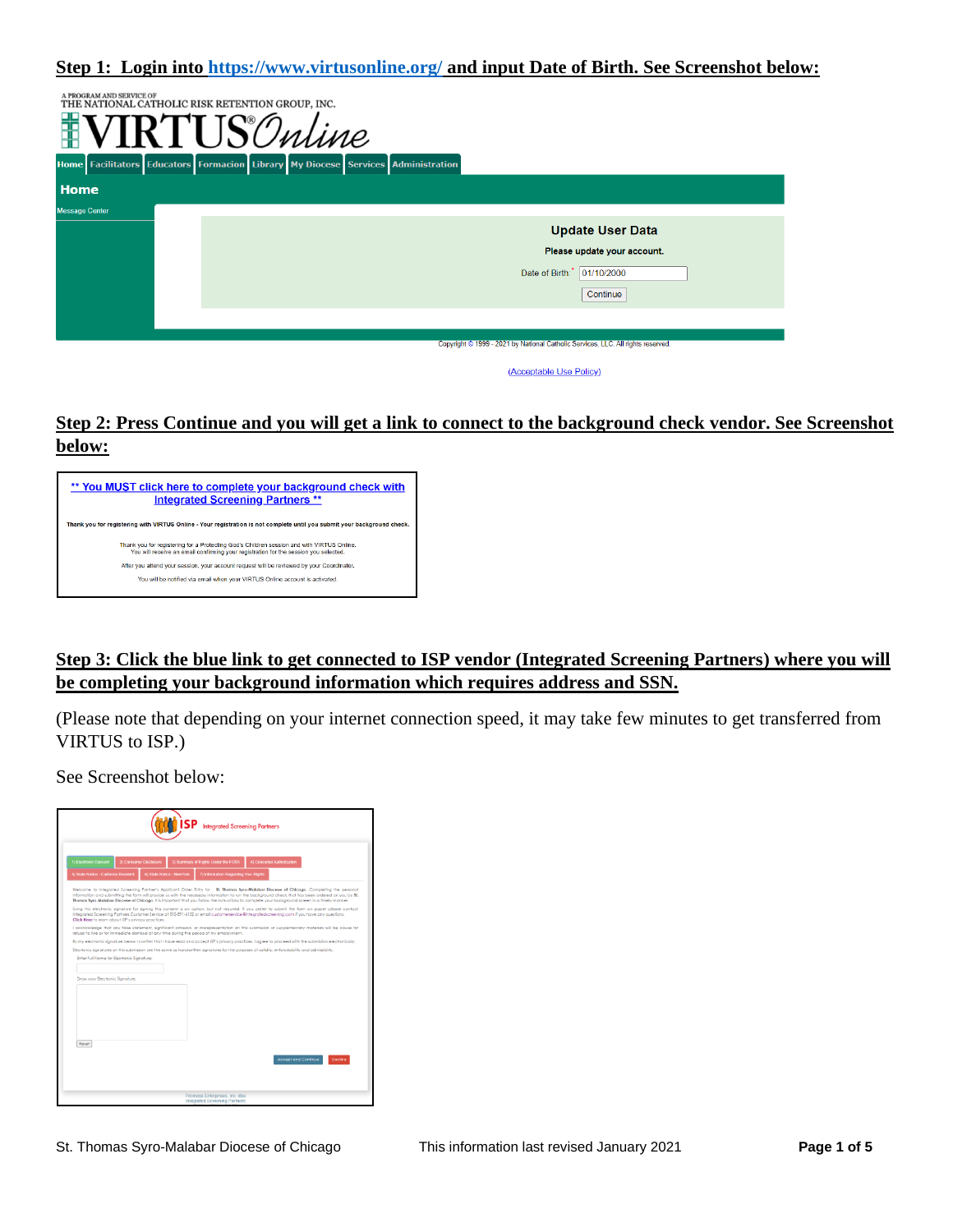**Please** review the **Consumer Disclosure** and then click on **Accept and Continue.** 



**Please** review the **Summary of Rights** and then click on **I have read and acknowledge receipt of the Summary of Rights Under the FCRA.** 



**Please** review the **Consumer Authorization** and then click on **Accept and Continue.** 

| 1) Electronic Consent                 | 2) Consumer Disclosure |                            | 3) Summary of Rights Under the FCRA  | 4) Consumer Authorization |                                                                                                                                                                                                                                                                                                |
|---------------------------------------|------------------------|----------------------------|--------------------------------------|---------------------------|------------------------------------------------------------------------------------------------------------------------------------------------------------------------------------------------------------------------------------------------------------------------------------------------|
| 5) State Notice - California Resident |                        | 6) State Notice - New York | 7) Information Regarding Your Rights |                           |                                                                                                                                                                                                                                                                                                |
|                                       |                        |                            | <b>AUTHORIZATION</b>                 |                           |                                                                                                                                                                                                                                                                                                |
| communication                         |                        |                            |                                      |                           | I authorize Company and Agency to use email communication with me to provide me with notices and information regarding any report or use of<br>such report. If I do not have an email address or do not wish to share it, then communication will be by U.S. Mail, which will result in slower |
|                                       |                        |                            |                                      |                           | If you have any questions concerning this background screening content, please contact; Integrated Screening Partners at (800) 474-4420,                                                                                                                                                       |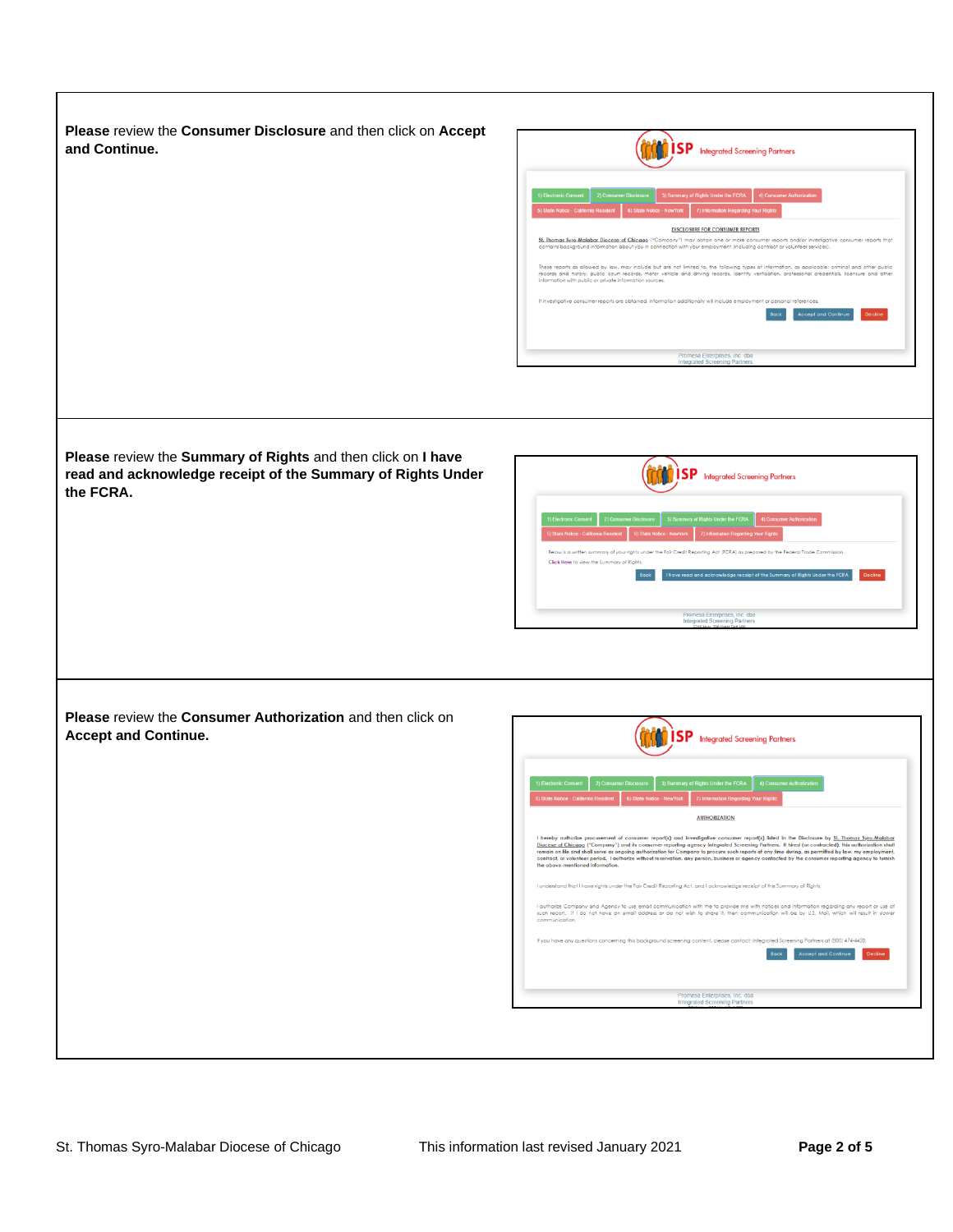| on Accept and Continue. If no, please click Does Not Apply.                                   | <b>ISP</b> Integrated Screening Partners                                                                                                                                                                                                                                                                                                                                                                                                                                                                                                                                                                                                                                                                                                                                |
|-----------------------------------------------------------------------------------------------|-------------------------------------------------------------------------------------------------------------------------------------------------------------------------------------------------------------------------------------------------------------------------------------------------------------------------------------------------------------------------------------------------------------------------------------------------------------------------------------------------------------------------------------------------------------------------------------------------------------------------------------------------------------------------------------------------------------------------------------------------------------------------|
|                                                                                               |                                                                                                                                                                                                                                                                                                                                                                                                                                                                                                                                                                                                                                                                                                                                                                         |
|                                                                                               | 4) Consumer Authorizatio<br>) Summary of Rights Under the FCRA                                                                                                                                                                                                                                                                                                                                                                                                                                                                                                                                                                                                                                                                                                          |
|                                                                                               | THE CALIFORNIA RESIDENTS ONLY<br>WITH A CONSUMER REPORT                                                                                                                                                                                                                                                                                                                                                                                                                                                                                                                                                                                                                                                                                                                 |
|                                                                                               | Notice of Investigative Consumer Report<br>In connection with your application for employment, we have ordered an investigative consumer report (as defined by California law). This report                                                                                                                                                                                                                                                                                                                                                                                                                                                                                                                                                                             |
|                                                                                               | may contain information on your character, general reputation, personal characteristics and mode of living.<br>This report has been or will be ordered from Integrated Screening Partners, 6316 Hwy. 290 West, Suite 500, Austin, TX 78735. Their telephone number is:                                                                                                                                                                                                                                                                                                                                                                                                                                                                                                  |
|                                                                                               | (800) 474-4420 ["Agency"].<br>The scope of the report may include the following; names and date of previous employers, reason for termination of employment, work experience,                                                                                                                                                                                                                                                                                                                                                                                                                                                                                                                                                                                           |
|                                                                                               | accidents, drugs/alcohol use, professional credentials, verifying references, licensure. Such report may also contain public record information<br>concerning your driving record, workers' compensation claims, credit (additional disclosure required), bankruptcy proceedings, criminal records from<br>federal, state and other agencies that maintain such records. Such reports may also contain medical information from physicals relevant to process<br>or effect the employment.                                                                                                                                                                                                                                                                              |
|                                                                                               | You have the right under Section 1786.22 of the California Civil Code to contact the Agency during reasonable hours (9:00 a.m. to 5:00 p.m (CTZ)<br>Monday through Friday) to obtain all information in your file for your review. You may obtain such information as follows:                                                                                                                                                                                                                                                                                                                                                                                                                                                                                          |
|                                                                                               | 1. In person at the Agency's offices, which address is listed above. You can have someone accompany you to the Agency's offices. Agency<br>may require this third party to present reasonable identification. You may be required at the time of such visit to sign an authorization for<br>Agency to disclose to or discuss your information with this third party. You may view the Agency's privacy policy at:<br>www.integratedscreening.com/privacy.asp.                                                                                                                                                                                                                                                                                                           |
|                                                                                               | 2. By certified mail, if you have previously provided identification in a written request that your file be sent to you or to a third party identified by<br>you                                                                                                                                                                                                                                                                                                                                                                                                                                                                                                                                                                                                        |
|                                                                                               | 3. By telephone, if you have previously provided proper identification in writing to Agency.                                                                                                                                                                                                                                                                                                                                                                                                                                                                                                                                                                                                                                                                            |
|                                                                                               | Agency has trained personnel to explain any information in your file to you and if the file contains any information that is coded, such will be explained<br>to you.                                                                                                                                                                                                                                                                                                                                                                                                                                                                                                                                                                                                   |
|                                                                                               | Accept and Continue<br><b>Does Not Apply</b>                                                                                                                                                                                                                                                                                                                                                                                                                                                                                                                                                                                                                                                                                                                            |
| on Accept and Continue. If no, please click Does Not Apply.                                   | SP                                                                                                                                                                                                                                                                                                                                                                                                                                                                                                                                                                                                                                                                                                                                                                      |
|                                                                                               | <b>Integrated Screening Partners</b>                                                                                                                                                                                                                                                                                                                                                                                                                                                                                                                                                                                                                                                                                                                                    |
|                                                                                               | New York Article 23-A of the New York Correction Law                                                                                                                                                                                                                                                                                                                                                                                                                                                                                                                                                                                                                                                                                                                    |
|                                                                                               | I understand that if I am applying for employment in New York, that I have the right to receive a copy of Article 23-A of the New York Correction Law                                                                                                                                                                                                                                                                                                                                                                                                                                                                                                                                                                                                                   |
|                                                                                               | Click Here if you are a resident or will be working in the State of New York<br>coept and Contini                                                                                                                                                                                                                                                                                                                                                                                                                                                                                                                                                                                                                                                                       |
|                                                                                               | Promesa Enterprises, Inc. dba<br>Integrated Screening Partners                                                                                                                                                                                                                                                                                                                                                                                                                                                                                                                                                                                                                                                                                                          |
|                                                                                               |                                                                                                                                                                                                                                                                                                                                                                                                                                                                                                                                                                                                                                                                                                                                                                         |
| Please review the Information Regarding Your Rights and then<br>click on Accept and Continue. | <b>ISP</b> Integrated Screening Partners                                                                                                                                                                                                                                                                                                                                                                                                                                                                                                                                                                                                                                                                                                                                |
|                                                                                               | Librar Bu FCRA                                                                                                                                                                                                                                                                                                                                                                                                                                                                                                                                                                                                                                                                                                                                                          |
|                                                                                               | INFORMATION REGARDING YOUR RIGHTS.<br>I asknowledge that I have received and carefuly read and understand the separate "Distause", the separate "Authorsofon", and the separate<br>"Authristy of light under the fair Chad Reporting Act" hat have been produced one by<br>provided to me.                                                                                                                                                                                                                                                                                                                                                                                                                                                                              |
|                                                                                               |                                                                                                                                                                                                                                                                                                                                                                                                                                                                                                                                                                                                                                                                                                                                                                         |
|                                                                                               | ), mandale del Lisso III a del Simila a mandi fili di concern resulta specie Nepales Consider Melen (1944-1911), SU (1991-20), SU (1991-20), SU (1991-20), SU (1991-20), SU (1991-20), SU (1991-20), SU (1991-20), SU (1991-2<br>www.integrotedscreening.com/privacy.gup-<br>If I am hired. I understand that my employer can use this disclosure and authorization to continue to abitain such porsumer reports throughout my<br>employment, conhocf period or volunteer service.                                                                                                                                                                                                                                                                                      |
|                                                                                               | lundestand that certain states such as California. Colorada, Vermont, etc., require a secarate disclosive and/or authorization to obtain a consumer's<br>credifirepart for employment purposes. If such documentation is required<br>I understand that if the Company is located in Collomia, Minnesoto or Oldshoma, that I have the right to request a copy of any report Compan<br>receives on me at the time the regart is provided to Company. By ohecking the following bax, I request a papy of all such requirts be sent to me.                                                                                                                                                                                                                                  |
|                                                                                               | Check here:<br>I understand that if the report is provided to on employer in the Stote of Washington, that I can contact the following office for more is                                                                                                                                                                                                                                                                                                                                                                                                                                                                                                                                                                                                               |
|                                                                                               | regerding my rights under Washington state law in regard to these reports; State of Washington Attorney Ceneral, Consumer Protection Division, 800<br>5 <sup>17</sup> Ave, Ste. 2000, Seattle, Wostington 95/04-3165, (206) 464-7744.<br>New Hampshire registered drivers: The consent for driving records is valid for only two (2) years and is revocable at any time.<br>Penanal information in diving records means information that identifies you, such as your photograph, social security number, driver's license number,<br>your name, your address, your telephone number and medical or disabilit<br>Information includes your photograph or image, social security number, medical or disability information relating to any Scene restrictions. 18 U.S.C. |
|                                                                                               | 62725.<br><b>Book Accept and Continue Decline</b>                                                                                                                                                                                                                                                                                                                                                                                                                                                                                                                                                                                                                                                                                                                       |

 $\Gamma$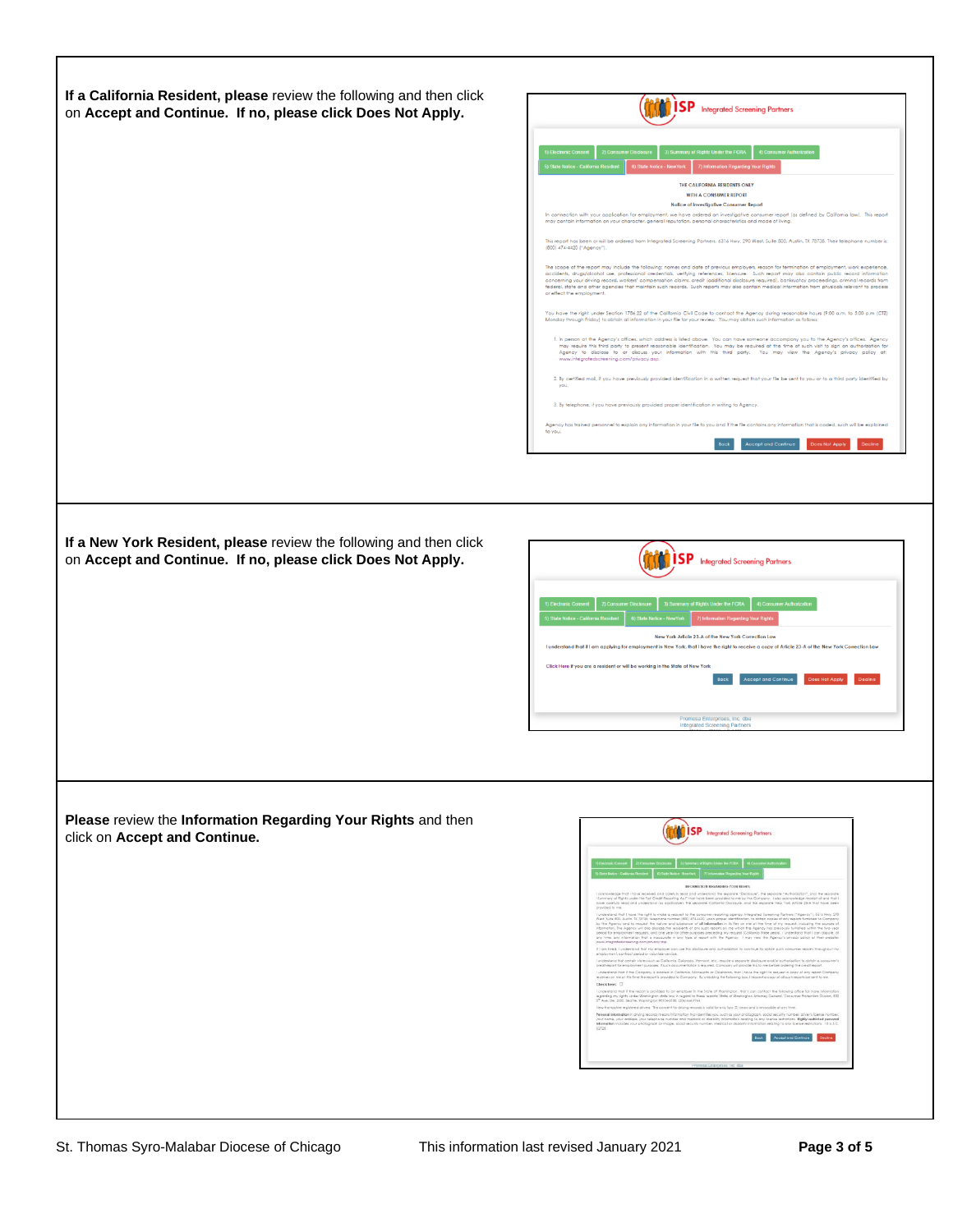**Please** review the **Your Contact Information,** add **Country** and then click **Next.** 



**Please** review the **Contact Information,** and then click **Next.**